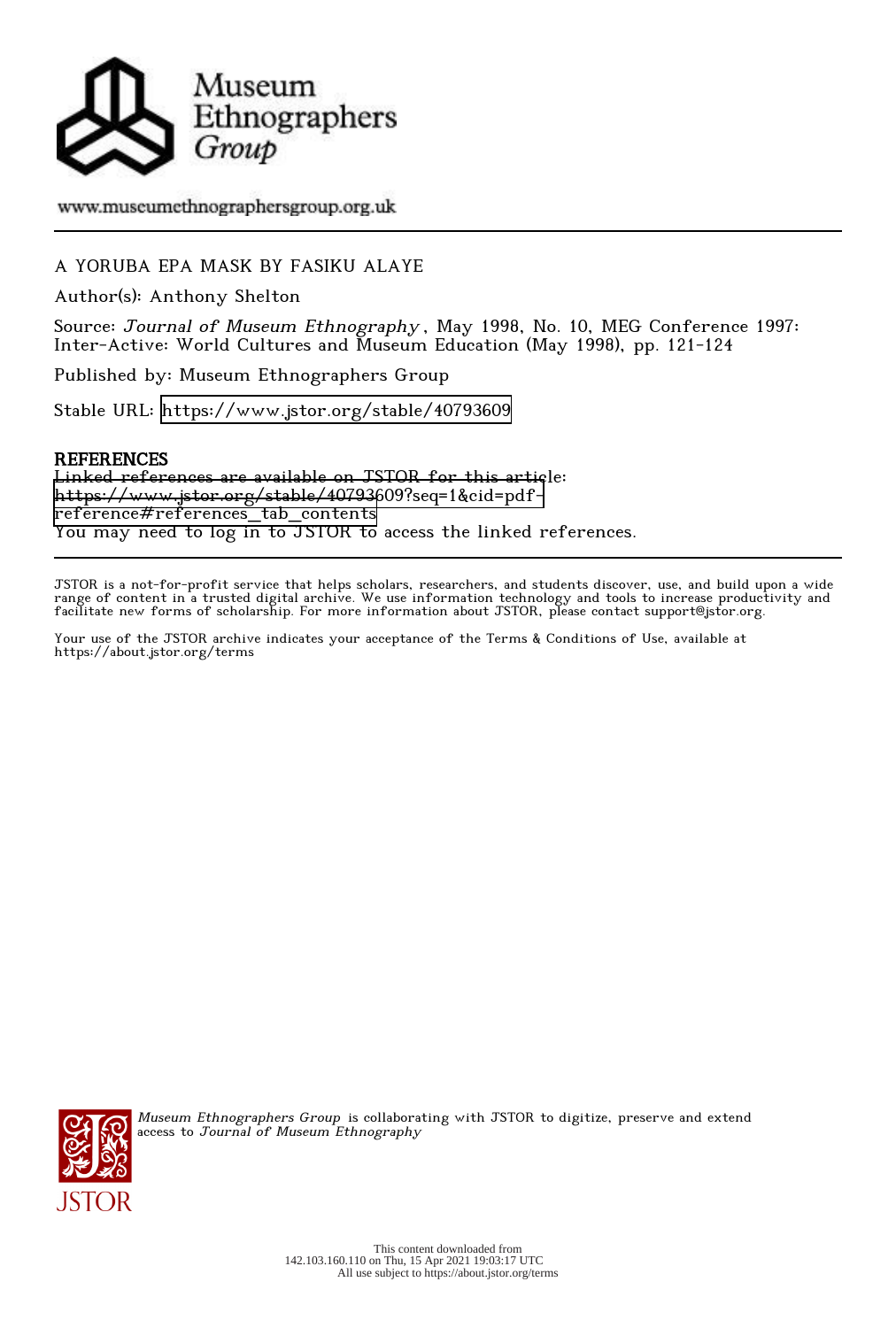## A YORUBA EPA MASK BY FASIKU ALAYE

## Anthony Shelton

 As part of the South Hall and Emslie Horniman Gallery redisplays, the Horniman Museum has begun to acquire new material to be displayed alongside the older collections. The new acquisitions are intended to com plement existing holdings by providing fuller coverage of particular cul tural themes, or to enlarge the appeal of the new displays by including material not well represented elsewhere in UK collections. Many of the new acquisitions will be of high visual quality; they will help centre the new displays and, when funds allow, increase the number of 'master pieces' in public trusteeship.

 A sculpture which fills all the above criteria and is also a masterpiece of the carver's art is the recently purchased Epa mask from the Yoruba peo ples of south-west Nigeria. The Horniman already has a good Yoruba col lection which includes twelve Gelede masks, three of which were bought last year, an Egungun mask, Ibeji and maternity figures, superb examples of divination boards and a rich collection of textiles, many of which were obtained in Nigeria by Lisa Stanfield and Keith Nicklin. With the acquisi tion of the Epa mask, the collection now includes examples of three major Yoruba masquerades.

 The National Museum in Lagos lays claim to over 150 Epa masks (Hey den 1977: 18). In this country examples are exhibited at the Royal Albert Memorial Museum in Exeter and the Liverpool Museum, while the British Museum displayed two extremely fine examples at the Royal Academy in its 1995 exhibition Africa: the Art of a Continent. The Pitt Rivers Museum also has two examples. Prior to 1965, the Horniman mask formed part of the Rosen collection in Brussels. It then moved to Berlin where, in 1987, it was acquired by Guntha Hepe from whom the Museum purchased it. It has been identified by John Picton, a leading expert on the Yoruba, as the work of Fasiku Alaye, an early twentieth century master carver who lived in the village of Ikerin in the region of Opin. The scholarly importance of the mask is considerably enhanced by our knowledge of the identity of its maker, a fact that Sir David Attenborough gave particular attention to when he described the piece (Attenborough 1997).

Epa masks originated from the seventeen<sup>1</sup> kingdoms which make up the Ekiti region in the north-east of Yoruba territory. Unlike other parts of Yorubaland, Ekiti has been subject to extensive foreign influences. Accord ing to Forde (1951) the area received successive waves of immigration from Ife in the sixteenth century and from the Bini in the seventeenth, as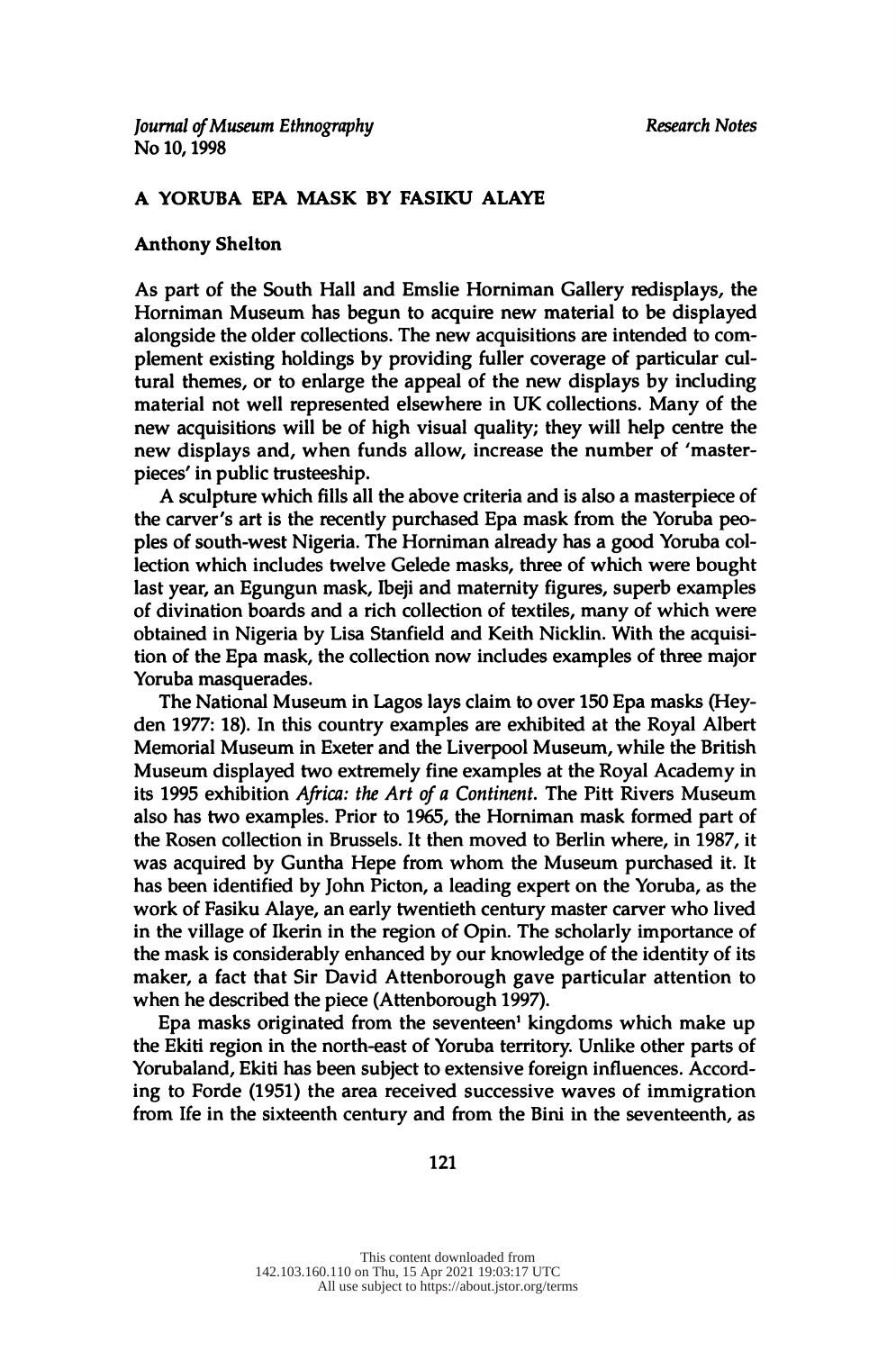#### Research Notes



 Plate 1 Yoruba Epa mask by Fasiku Alaye. Photograph © Horniman Museum.

 well as being the target of military raids from Ilorin and Ibadan in the middle or late nineteenth century. Until the beginning of the nineteenth century the area was considered by Akintoye (1969) to have formed part of the Benin empire. Consequently, its population has a complex mixed ethnic origin which has given rise to some unique traditions not previous ly found elsewhere in Yorubaland but which have since spread to the Iyagba, Igbomina, Oshun, Owo and Ijesha regions. It is also not surprising to find that the warrior figures often surmounting Epa masks represent heroes who proved their mettle during this long period of instability.

 Epa masks consist of a Janus faced helmet and an often elaborate figura tive superstructure usually carved with a female or equestrian figure at its centre. Our mask depicts a woman carrying a baby on her back. In her right hand she holds a bowl of kola nuts and in her left a cockerel, carried as reli gious offerings. The smaller figures surrounding the mother and child rep resent traders, musicians, hunters and other personages central to Yoruba community life. Many Epa masks bear names like 'Mother with Children', 'Owner of Many Children', 'Children Cover Me' (like a protecting cloth), 'Children are Honourable to Have', 'Bringer of Children', 'Mother of Twins', 'Nursing Mother' and many other similar appellations (Ojo 1978: 458), which occur in the songs that accompany the dancers. Like these, the Horni man sculpture honours the child-bearing ability of women while acknowl edging fertility deities like Oshun (associated with a river of the same name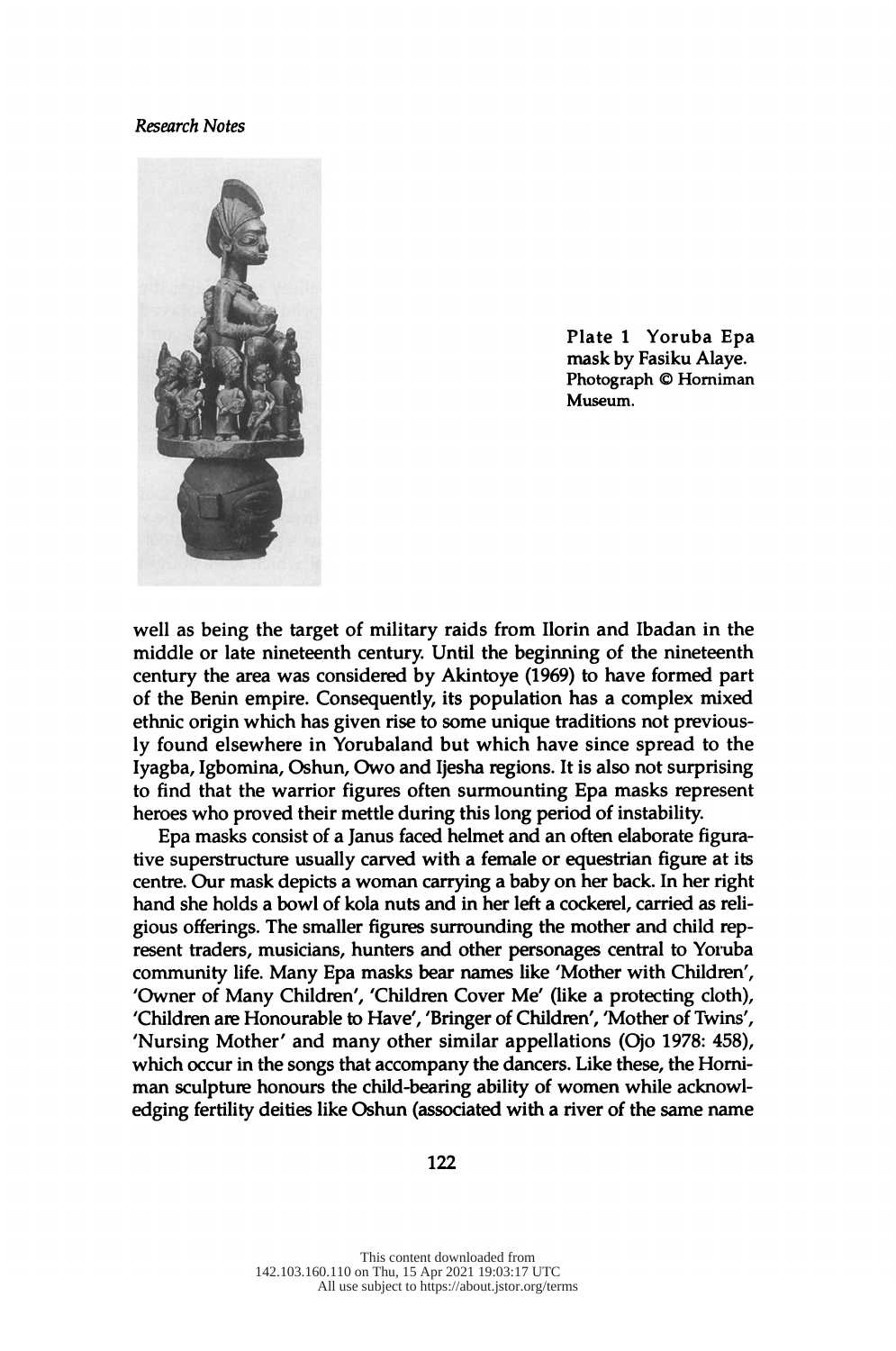whose cult is centred on Oshogbo) or the female ancestors of particular communities who also help with procreation. Early writers including Fagg & Eliosofson (1958) have interpreted Epa ceremonies as entirely focused on fertility. However, others (Carroll 1967; Ojo 1978; Heyden 1977) have found the ceremonies to be equally concerned with warriors<sup>2</sup> and the medicine God Osanyin, relating them to both physical and spiritual security. Ojo (1978: 464), following Carroll, has proposed that at one level the ceremonies incorporate the re-enactment of historical events. In a ceremony recorded by Heyden in lloro, Ekiti, masks surmounted by female figures were identified as the wives of the warrior Okotorojo, represented by an animal mask resembling a goat or antelope. Okotorojo, the principal figure in the festival, was chained to another man described as either having the duty to restrain the wild powers of the warrior or, paradoxically, as the representative of the power (ashe) of Eleda (or Oludumare, God), who always remains behind the warrior to render him invincible in battle (Heyden 1977: 19-20).

 In north-west Yorubaland the Epa masks are kept by the head of a lin eage or a town chief on behalf of the lineage or community. When in use they are choreographed as emerging from the bush, where they return once the festival is completed. Offerings may be made to a mask before it is used or during the ceremony. According to Robert Thompson (1974: 191), 'the Epa cult stresses the transformation of young men into stalwart specimens able to bear pain and shoulder heavy weight'. King Arowolo of Iloro dis tinguished between the type of energy belonging to the cult of Elefon, con cerned with ancestral spirits, and the cult of Epa, connected with the digni fied, slow and patient masquerades of ancient men and culture heroes (Heyden 1977: 17). While the Ekiti Yoruba share their principal deities with Yoruba from elsewhere, they also have many deities and masquerades peculiar to themselves (Ojo 1978: 455), leading other fieldworkers to note that the distinction is less clear than Thompson suggested. In north-eastern Yorubaland, Epa and other masks are used in annual ceremonies, held in February or March in some places or as late as September in others (ibid.: 457) to promote the fertility and well-being of the community. They also appear in Elefon festivals performed to celebrate the return of the warriors, to honour Ogun, the god of war and iron and to mark the growth of new crops. Elsewhere such masks were used in post-burial rites relating to titled men. In one fairly consistent episode in the festival the masquerader, sup porting a mask which can often weigh 50 lbs or more, attempts to jump off a mound to augur the quality of the new year. A fall or loss of balance is read as a bad omen which may herald coming misfortune.

 The helmet is always simply carved, often with two faces, and is reminis cent of a mortar or pot. Such similarities are made explicit in the term used to describe the helmet, *ikiko* (pot), alluding to it as a container of spiritual power